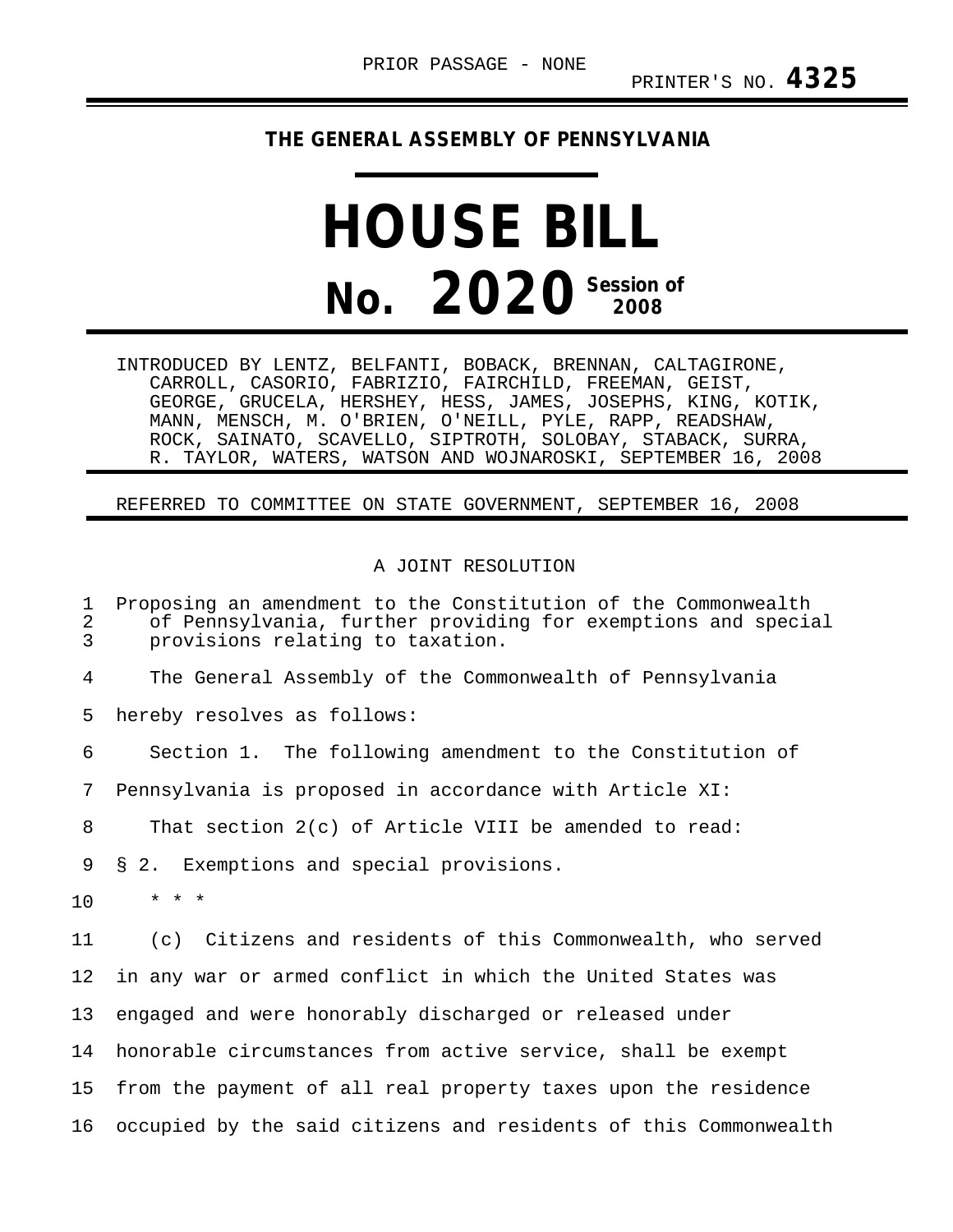1 imposed by the Commonwealth of Pennsylvania or any of its 2 political subdivisions if, as a result of military service, they 3 were killed in action, are blind, paraplegic or double or 4 quadruple amputees or have a service-connected disability 5 declared by the United States Veterans Administration or its 6 successor to be a total or 100% permanent disability[, and if 7 the State Veterans' Commission determines that such persons are 8 in need of the tax exemptions granted herein]. This exemption 9 shall be extended to the unmarried surviving spouse of a citizen 10 or resident killed in action or upon the death of an eligible 11 veteran [provided that the State Veterans' Commission determines 12 that such person is in need of the exemption].

13 Section 2. (a) Upon the first passage by the General 14 Assembly of this proposed constitutional amendment, the 15 Secretary of the Commonwealth shall proceed immediately to 16 comply with the advertising requirements of section 1 of Article 17 XI of the Constitution of Pennsylvania and shall transmit the 18 required advertisements to two newspapers in every county in 19 which such newspapers are published in sufficient time after 20 passage of this proposed constitutional amendment.

21 (b) Upon the second passage by the General Assembly of this 22 proposed constitutional amendment, the Secretary of the 23 Commonwealth shall proceed immediately to comply with the 24 advertising requirements of section 1 of Article XI of the 25 Constitution of Pennsylvania and shall transmit the required 26 advertisements to two newspapers in every county in which such 27 newspapers are published in sufficient time after passage of 28 this proposed constitutional amendment. The Secretary of the 29 Commonwealth shall submit this proposed constitutional amendment 30 to the qualified electors of this Commonwealth at the first 20080H2020B4325 - 2 -